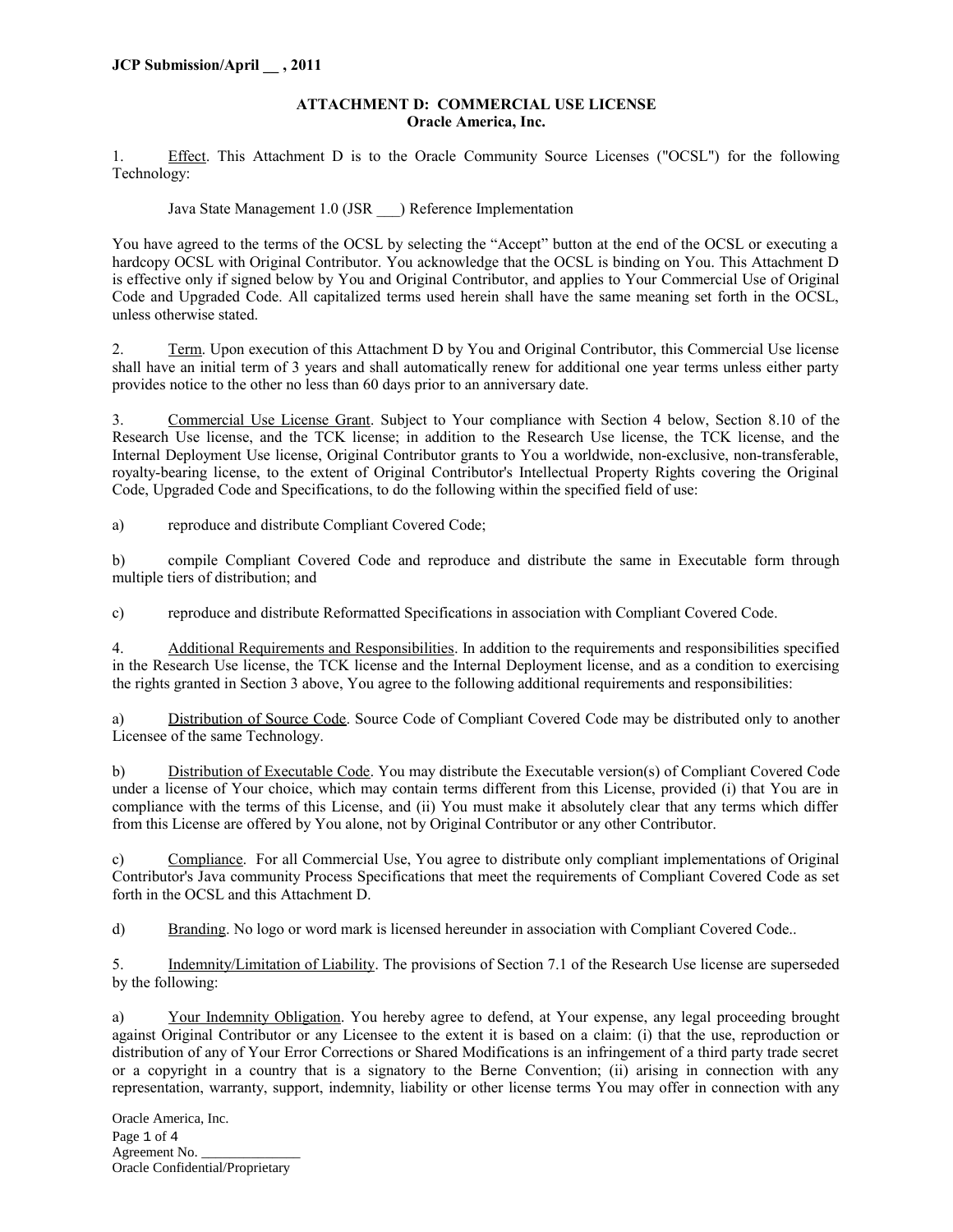## **JCP Submission/April \_\_ , 2011**

Covered Code; or (iii) arising from Your Commercial Use of Covered Code, other than a claim covered by Section 5.b) below, or a patent claim based solely on Covered Code not provided by You. You will pay all damages, costs and fees awarded by a court of competent jurisdiction, or such settlement amount negotiated by You, attributable to such claim.

b) Original Contributor's Indemnity Obligation. Original Contributor will defend, at its expense, any legal proceeding brought against You, to the extent it is based on a claim that Your authorized Commercial Use of Original Code and Upgraded Code is an infringement of a third party trade secret or a copyright in a country that is a signatory to the Berne Convention, and will pay all damages, costs and fees awarded by a court of competent jurisdiction, or such settlement amount negotiated by Original Contributor, attributable to such claim. The foregoing shall not apply to any claims of intellectual property infringement based upon the combination of code or documentation supplied by Original Contributor with code, technology or documentation from other sources.

c) Right of Intervention. Original Contributor will have the right, but not the obligation, to defend You, at Original Contributor's expense, in connection with a claim that Your Commercial Use of Original Code and Upgraded Code is an infringement of a third party patent and will, if Original Contributor chooses to defend You, pay all damages, costs and fees awarded by a court of competent jurisdiction, or such settlement amount negotiated by Original Contributor, attributable to such claim.

d) Prerequisites. Under Sections 5.b) and c) above, You must, and under Section 5.a) above, Original Contributor or any Licensee must: (i) provide notice of the claim promptly to the party providing an indemnity; (ii) give the indemnifying party sole control of the defense and settlement of the claim; (iii) provide the indemnifying party, at indemnifying party's expense, all available information, assistance and authority to defend; and (iv) not have compromised or settled such claim or proceeding without the indemnifying party's prior written consent.

e) Additional Remedies. Should any Original Code, Upgraded Code, TCK, Specifications, or Modifications become, or in the indemnifying party's opinion be likely to become, the subject of a claim of infringement for which indemnity is provided above, the indemnifying party may, at its sole option, attempt to procure on reasonable terms the rights necessary for the indemnified party to exercise its license rights under this License with respect to the infringing items, or to modify the infringing items so that they are no longer infringing without substantially impairing their function or performance. If the indemnifying party is unable to do the foregoing after reasonable efforts, then the indemnifying party may send a notice of such inability to the indemnified party together with a refund of any license fees received by the indemnifying party from the indemnified party for the infringing items applicable to the indemnified party's future use or distribution of such infringing items, in which case the indemnifying party will not be liable for any damages resulting from infringing activity with respect to the infringing items occurring after such notice and refund.

## 6. Support Programs.

Support to You. Technical support is not provided to You by Original Contributor under this License. You may contract for one or more support programs from Original Contributor relating to the Technology which are described on the OCSL Webpage.

Customer Support. You are responsible for providing technical and maintenance support services to Your customers for Your products and services.

### 7. Fees, Royalties and Payments.

a) Annual Fee. \$35,000 per year for access to the Technology in Source Code form (Part. No. J2E88-UPD1- A889), which can be obtained only if you have also ordered, or order concurrently, Part No. J2E88-TC4-A889 (to license the Java State Management 1.0 TCK).

b) Taxes. All payments required by this License shall be made in United States dollars, are exclusive of taxes, and You agree to bear and be responsible for the payment of all such taxes, including, but not limited to, all sales, use, rental receipt, personal property or other taxes and their equivalents which may be levied or assessed in connection with this License (excluding only taxes based on Original Contributor's net income). To the extent You are required to withhold taxes based upon Original Contributor's income in any country, You agree to provide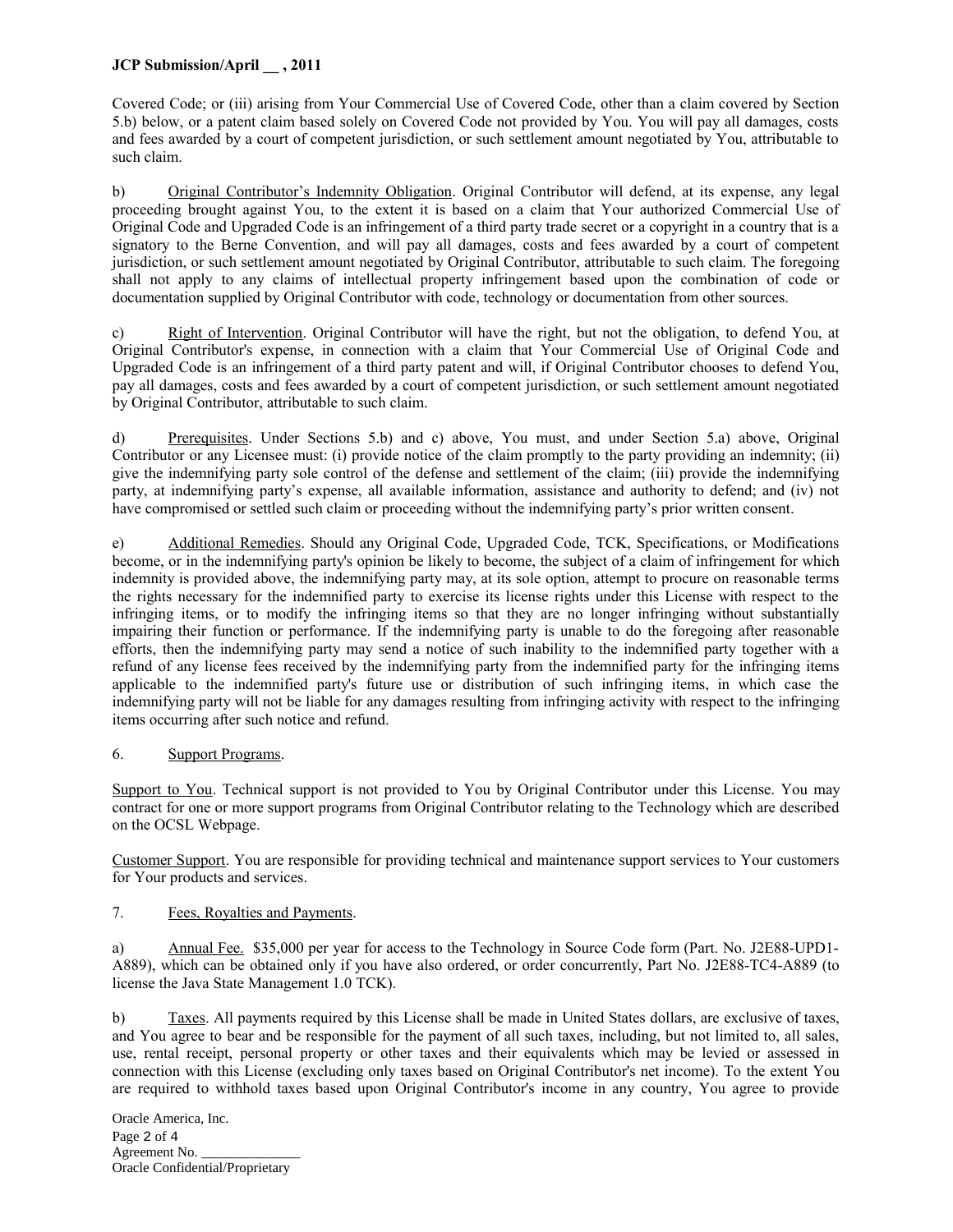### **JCP Submission/April \_\_ , 2011**

Original Contributor with written evidence of such withholding, suitable for Original Contributor to obtain a tax credit in the United States.

c) Records. You agree to maintain account books and records consistent with Generally Accepted Accounting Principles appropriate to Your domicile, as may be in effect from time to time, sufficient to allow the correctness of the royalties required to be paid pursuant to this License to be determined.

d) Audit Rights. Original Contributor shall have the right to audit such accounts upon reasonable prior notice using an independent auditor of Original Contributor's choice (the "Auditor"). The Auditor shall be bound to keep confidential the details of Your business affairs and to limit disclosure of the results of any audit to the sufficiency of the accounts and the amount, if any, of a payment adjustment that should be made. Such audits shall not occur more than once each year (unless discrepancies are discovered in excess of the five percent (5%) threshold set forth in Section 7.f) below, in which case two consecutive quarters per year may be audited). Except as set forth in Section 7.f) below, Original Contributor shall bear all costs and expenses associated with the exercise of its rights to audit.

f) Payment Errors. In the event that any errors in payments shall be determined, such errors shall be corrected by appropriate adjustment in payment for the quarterly period during which the error is discovered. In the event of an underpayment of more than five percent (5%) of the proper amount owed, upon such underpayment being properly determined by the Auditor, You agree to reimburse Original Contributor the amount of the underpayment and all reasonable costs and expenses associated with the exercise of its rights to audit, and interest on the overdue amount at the maximum allowable interest rate from the date of accrual of such obligation.

8. Notice of Breach or Infringement. Each party shall notify the other immediately in writing when it becomes aware of any breach or violation of the terms of this License, or when You become aware of any potential or actual infringement by a third party of the Technology or Original Contributor's Intellectual Property Rights therein.

9. Proprietary Rights Notices. You may not remove any copyright notices, trademark notices or other proprietary legends of Original Contributor or its suppliers contained on or in the Original Code, Upgraded Code and Specifications.

10. Notices. All written notices required by this License must be delivered in person or by means evidenced by a delivery receipt and will be effective upon receipt by the persons at the addresses specified below.

| Original Contributor:                      | You:        |
|--------------------------------------------|-------------|
| Oracle America, Inc.<br>500 Oracle Parkway | Corporation |
| Redwood City, California, USA 94065        |             |
| Attn.: VP, Software Sales                  | Attn:       |
| cc: Legal (Software Sales)                 |             |

11. Disclaimer of Agency. The relationship created hereby is that of licensor and licensee and the parties hereby acknowledge and agree that nothing herein shall be deemed to constitute You as a franchisee of Original Contributor. You hereby waive the benefit of any state or federal statutes dealing with the establishment and regulation of franchises.

12. Confidentiality. You shall keep and maintain in confidence the terms and conditions of this Attachment D.

| Agreed:<br>$Y$ ou: | Original Contributor:       |
|--------------------|-----------------------------|
|                    | Oracle America, Inc.        |
| By:                | $\mathbf{By:}\_\_\_\_\_\_\$ |
| Name:              | Name:                       |

Oracle America, Inc. Page 3 of 4 Agreement No. Oracle Confidential/Proprietary